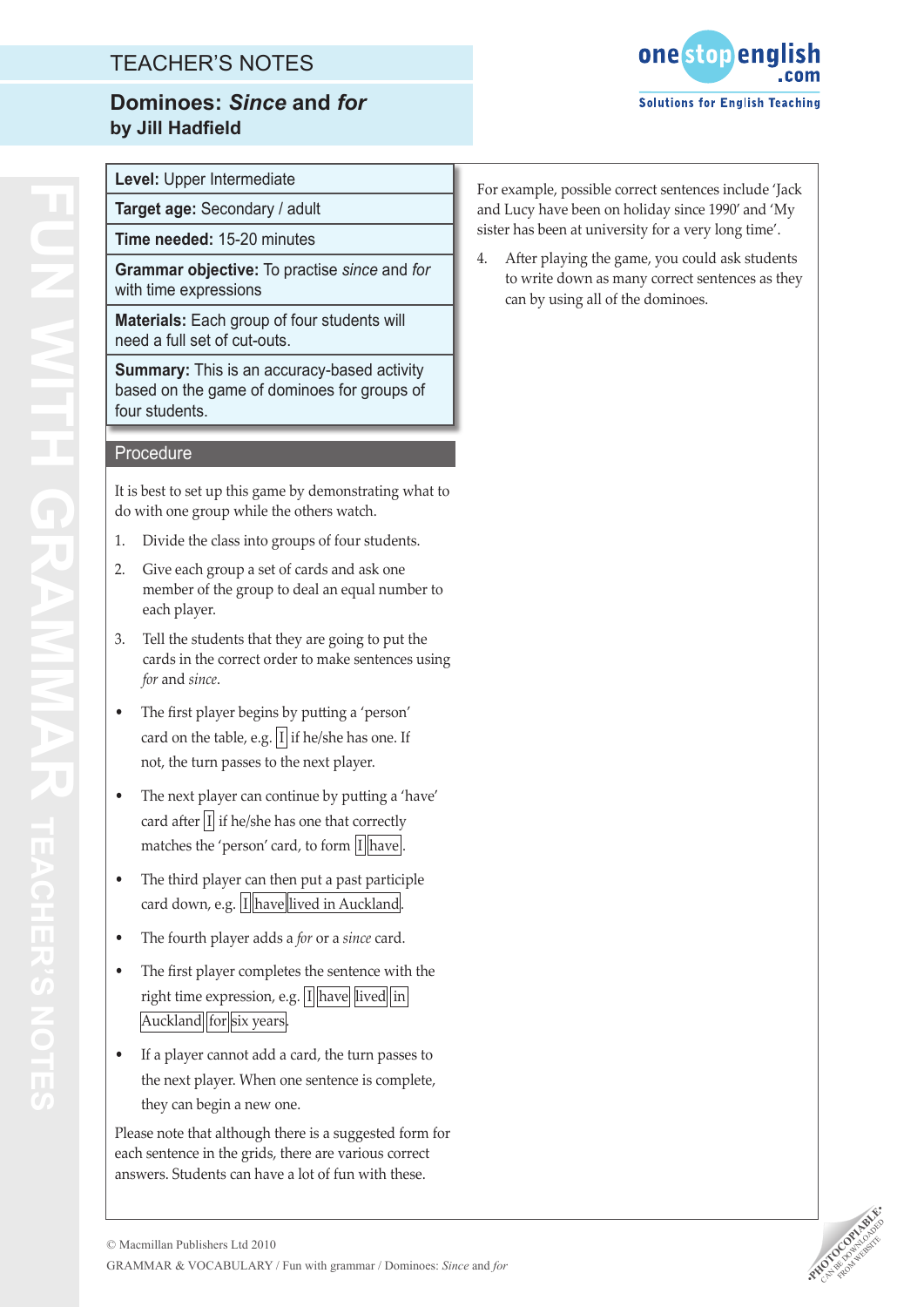## CUT-OUTS

## **Dominoes***: Since* **and** *for* **by Jill Hadfield**



| six years                                       | she was five                                         | 1990                     | the last two years<br>п<br>ı<br>ı<br>Ĭ. | three months |
|-------------------------------------------------|------------------------------------------------------|--------------------------|-----------------------------------------|--------------|
| for                                             | since<br>ı                                           | since                    | for                                     | for          |
| lived in<br>Auckland<br>Ţ<br>$\mathbf{I}$<br>J. | played the piano<br>ı<br>ı<br>I.<br>ı<br>I<br>ı<br>I | been to the doctor<br>Ĭ. | been at university<br>п<br>п<br>٠<br>ı  | had that car |
| have<br>I                                       | has                                                  | hasn't<br>ı              | has                                     | has          |
|                                                 | ı<br>My sister<br>т                                  | My father                | Susan<br>ı<br>ı                         | My brother   |